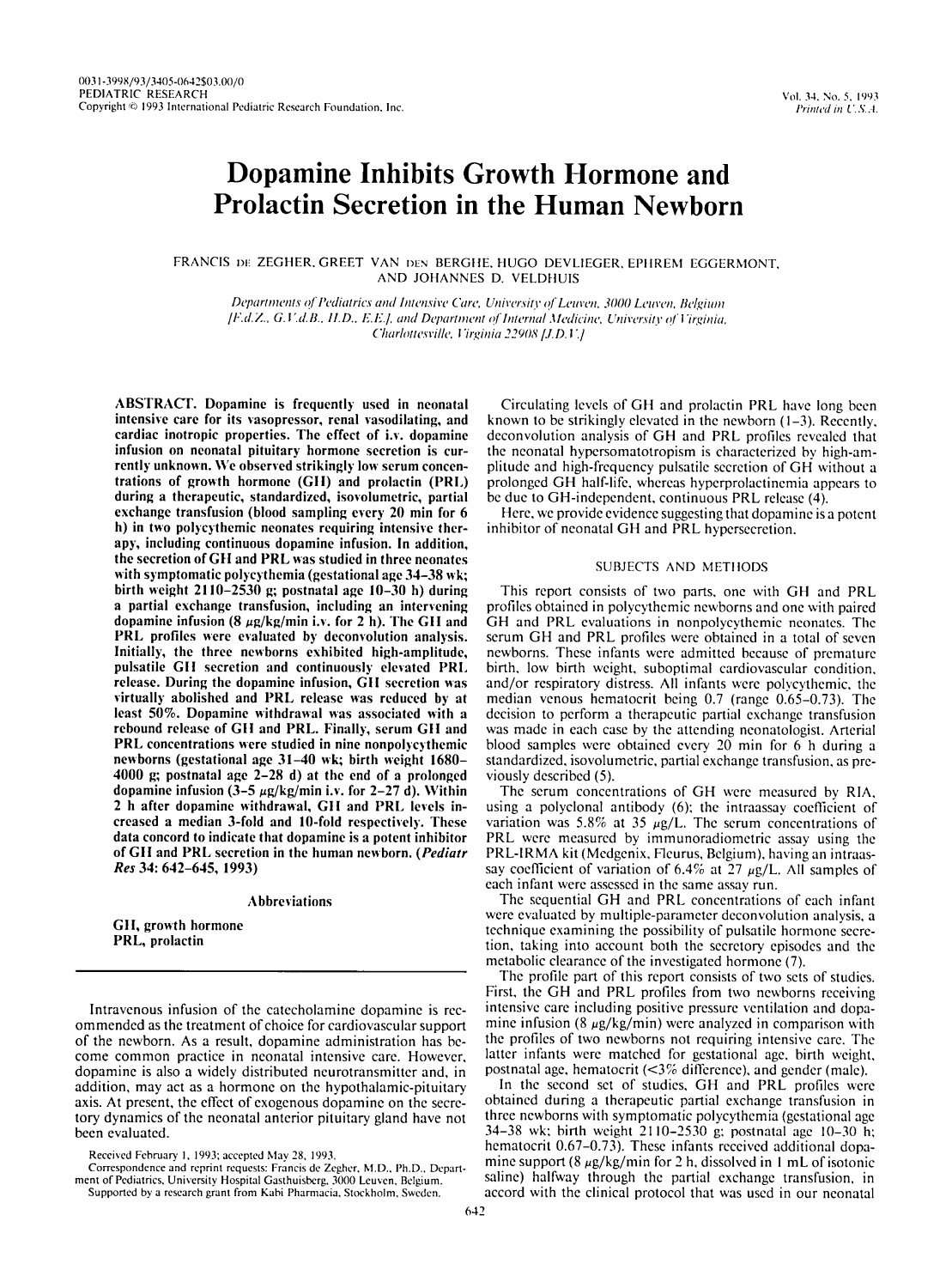intensive care unit at the time of these studies. During the partial exchange transfusion, all infants remained euglyccmic and had a normal percutaneous oxygen saturation. During the intervening dopamine infusion, the heart ratc was increased maximally  $by$  20% compared with the heart rate before and after dopamine administration.

The second part of this report concerns nine nonpolycythemic newborns (gestational age 3 1-40 wk: birth weight 1680-4000 g: postnatal age 2-28 d) who had bccn admitted either for intensive care after cardiovascular surgery ( $n = 5$ ) or because of respiratory distress related to prematurity ( $n = 4$ ). These infants had been receiving a prolonged dopamine infusion (median duration 3 d, range  $2-27$  d; dose  $3-5$   $\mu$ g/kg/min at least for 24 h before withdrawal). GH and PRL concentrations were measured in serum obtained through an arterial catheter immediately beforc and 100-120 min after dopamine withdrawal.

Statistical comparisons were made by Mann-Whitney U test. Approval for these studies and for the use of blood that would otherwise have bcen discarded was granted by the Ethical Committee of the Medical School, University of Leuven.

### RESULTS

The two examined newborns receiving intensive care, including continuous dopamine infusion, were found to have dramatically decreased levels of GH and PRL compared with their matched controls (Fig. I). Deconvolution analysis of these profiles indicated that the pulsatile sccretion of GH in the intensivc care patients was decreased in burst amplitude but not in burst frequency or burst duration (4). The PRL secrction rates in the preterm and term infant receiving intensive care were calculated to be respectively one third and one tenth that in the controls.

In the three newborns receiving an intervening dopamine infusion, the latter was accompanied by a striking decrease in the serum concentrations of GH and PRL, whereas dopamine withdrawal was associated with a rapid normalization or transient overshoot of GH and PRL levels (Fig. 2). Deconvolution analysis of these three GH and PRL profiles revealed that the secretion of GH was virtually abolished during the dopamine infusion and was rcestablishcd after dopaminc withdrawal (Fig.



Fig. 1. Serum **GII** and PRL concentration profiles from two term (top panels) and two preterm (lower panels) male newborns with polycythemia during an isovolumctric partial exchange transfusion. The low and flattened profiles (right panels) are from infants receiving intensive care including dopamine infusion; the profiles in the *left panels* are from control infants. matched for gestational age (wk). birth weight (g), and postnatal age (h). SI conversion:  $ng/mL = \mu g/L$ .



Fig. 2. Serum GH and PRL concentration profiles from two newborns with polycythemia during an isovolumetric partial exchange transfusion and an intermittent dopamine infusion (shaded area). The gestational age **(wk).** birth weight (g). and postnatal age (h) are indicated. SI conversion:  $ng/mL = \mu g/L$ .

3). The secrction of PRL was calculated to be decreased by 50% or more during the dopamine infusion and to be reinstated soon thereafter.

In the nine newborns studied at the end of a prolonged dopamine infusion, serum GH concentrations rose  $(p = 0.02)$ from a median 6  $\mu$ g/L (range 5–19  $\mu$ g/L) to 17  $\mu$ g/L (range 9– 53  $\mu$ g/L) within 2 h after dopamine withdrawal, whereas PRL levels increased ( $p = 0.002$ ) from a median 5  $\mu$ g/L (range <3-39  $\mu$ g/L) to 54  $\mu$ g/L (range 12–134  $\mu$ g/L).

### DISCUSSION

Strikingly low serum concentrations of GH and PRL were found in newborns receiving intensive care, including continuous dopamine infusion. Perinatal stress conditions are usually associated with excessively elevated GH and PRL levels (8, 9). Thcreforc, the intensive treatment rather than the clinical condition itself was thought to induce the low GH and PRL lcvels found in thcse infants. The GH and PRL results from the three infants rcceiving an intervening dopamine infusion and from the nine infants at withdrawal of prolonged dopamine administration uniformly point toward dopamine as one of the causative factors within the intensive care setting. Together, these observations provide direct and consistent evidence suggesting that dopaminc is a potent inhibitor of neonatal GH and PRL hypcrsccretion.

Our results support the concept that functional dopaminc receptors are present in the hypothalamo-pituitary axes governing GH and PRL sccretion in the human newborn. Although the concentration of dopamine in the human fetal hypothalamus exceeds that in the adult (10), our data suggest that the dopamine receptors linked to the somatotropic or lactotropic axis are not maximally activated by endogenous dopamine secrction. It is plausible that the infused dopamine exerts its principal action on GH and PRL release directly at the pituitary level. Dopamine has bccn demonstrated to inhibit pituitary GH and PRL release in *virro,* through specific membrane-bound dopaminc receptors of the D2 subtype (I I). Moreover, human newborns receiving dopamine exhibit a blunted PRL response to exogenous thyrotropin releasing hormone (C. Vanhole, F. dc Zegher, H. Devlieger, et al., unpublished observations).

It is noteworthy that the inhibitory responses of the newborn presenting with physiologic hypcrsecretion of GH and PRL parallel the inhibitory responses ofGH and PRL to dopaminergic agents in acromegalic adults with pathologic hypersomatotropism and hyperprolactinemia (12). However, our findings regarding suppression of neonatal GH secrction by dopaminc contrast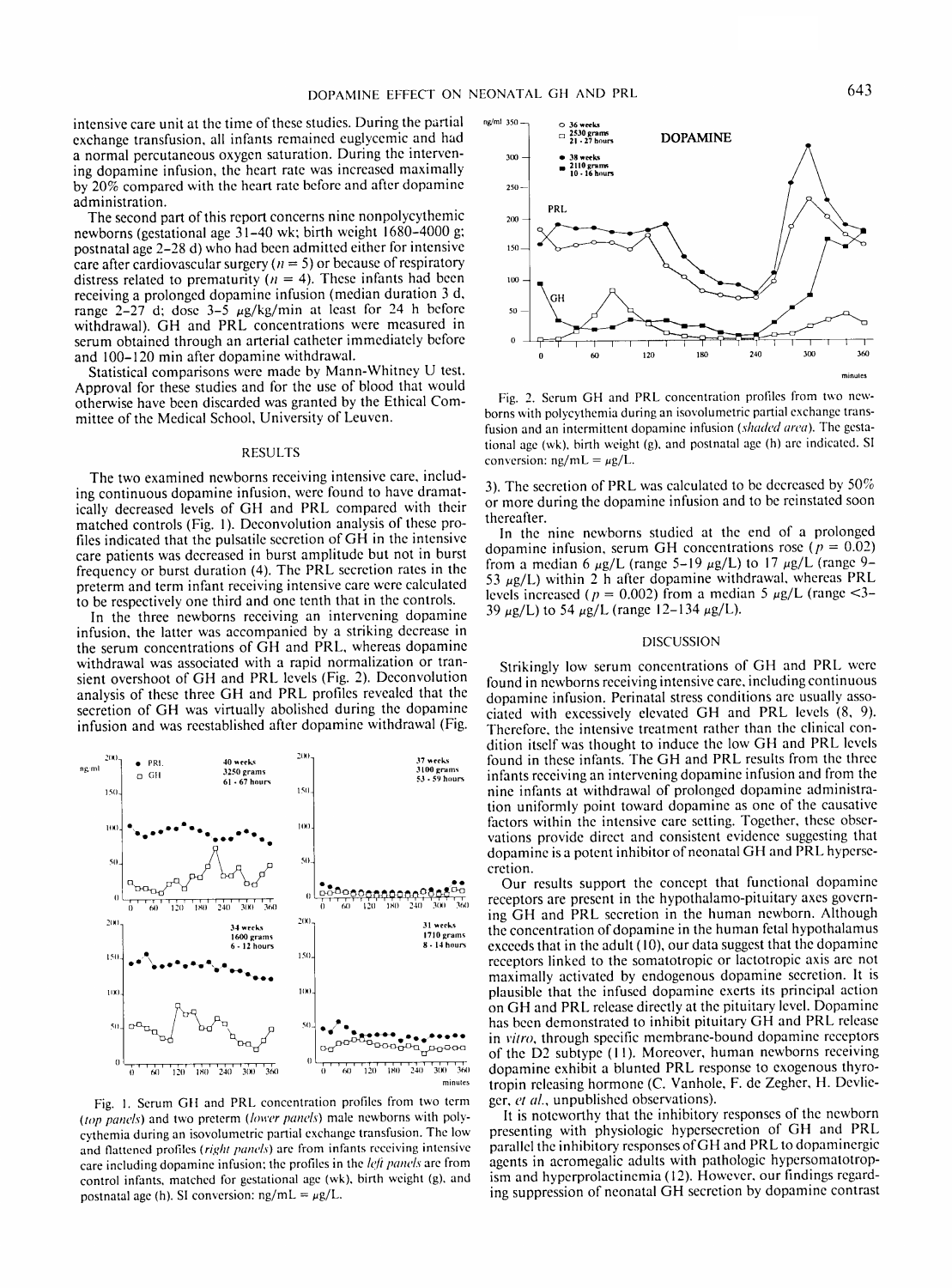

Fig. 3. Results of dcconvolution analysis of GF1 and PRL secretion by three newborns with polycythemia during a 6-h isovolumctric partial exchange transfusion and an intermittent dopamine infusion of 2 h. The amount of pulsatile GH secretion (left panel) and the secretory rate of PRL *(right panel)* before, during, and after the dopamine infusion are indicated. The results of each infant are interconnected. SI conversion: ng/mL =  $\mu$ g/L.

sharply with the stimulatory GH response to levodopa and/or dopamine in healthy children and adults (13, 14). These discrepancies in neuroregulation may be related to multiple factors. including age-dependent differences in the number and efficacy of pituitary dopamine receptors and in the regulation of hypothalamic somatostatin secretion and action (11, 14, 15).

The withdrawal of exogenous dopamine was found to evoke a brisk rebound increase in the secretion of GH and PRL. This finding suggests that the dissociation of dopamine from its receptor can function as a signal for GH and PRL release in the human newborn (16). This principle may have a clinical application. The endocrinologic exploration of GH deficiency in infancy is a technically difficult and frequently hazardous enterprise involving multiple blood sampling during, for example, insulin-induced hypoglycemia or a glucagon stimulation test (17). In view of our data, the potential of a "dopamine-withdrawal test" deserves further investigation as a novel alternative in the evaluation of infantile GH secretion.

The decreased secretion of GH and PRL induced by dopaminc in newborns may be of clinical significance. GH is an important regulator of intermediary metabolism and a potent growth stimulator at least from birth onward (8, 18). Low plasma PRL concentrations in preterm infants have been associated with a poor outcome, possibly through effects of PRL on surfactant synthesis, whole body water regulation, and gastrointestinal maturation (19, 20). In critically ill adults, the dopamine-induced hypoprolactinemia appears to be associated with a transient decrease of T-lymphocyte proliferative response (21).

In contrast to the brain, where multiple dopamine receptor subtypes exist, the anterior pituitary expresses exclusively dopamine receptors of the D2 subtype, which are present not only on somatotrophs and lactotrophs, but also on thyrotrophs and gonadotrophs (11, 22). Because activation of dopamine D2 receptors results predominantly in inhibitory responses, dopamine emerges as a potential suppressor of the secretion of multiple anterior pituitary hormones (11). In this study, we documented the effect of dopamine on neonatal GH and PRL secretion only. The extent of anterior hypopituitarism induced by dopamine in the newborn remains to be further delineated.

staff of the intensive care units for their continuous support,<br>Prof. Dr. R. Bouillon and Viviane Celis for GH measurements,<br>and Beaf Dr. Bb. Konjacky and Musical Celis Co. DDJ. Shah A, Stanhope R, Matthew D 1992 Hazards o and Prof. Dr.Ph. Koninckx and Myriam Smet for PRL measure-<br>ments.

#### **REFERENCES**

- 1. Cornblath M, Parker ML, Reisner SH, Forbes AE, Daughaday WH 1965 Secretion and metabolism of growth hormone in premature and full term infants. J Clin Endocrinol Metab 25:209-2 18
- 2. Guyda HJ, Friesen HG 1973 Serum prolactin levels in human from birth to adult life. Pediatr Res 7:534-540
- 3. Aubert ML, Grumbach MM. Kaplan SL 1975 The ontogenesis of human fetal hormones. 111. Prolactin. J Clin Invest 56:155-164
- 4. de Zegher F, Devlieger H, Veldhuis JD 1993 Properties of growth and prolactin secretion by the human newborn on the day of birth. J Clin Endocrinol Metab 76:1177-1181
- 5. de Zeghcr F. Devlieger H, Veldhuis JD 1992 Pulsatile and sexually dimorphic secretion of luteinizing hormone in the human infant on the day of birth. Pediatr Res 32:605-607
- 6. Bouillon R. Dc Moor **1'** 1974 Heterogeneity of human growth hormone in serum. Ann Endocrinol (Paris) 35:606-613
- 7. Veldhuis JD, Carlson ML, Johnson ML 1987 The pituitary gland secretes in bursts: appraising the nature of glandular secretory impulses by simultaneous multiple-parameter deconvolution of plasma hormone concentrations. Proc Natl Acad Sci USA 84:7686-7690
- 8. de Zegher F 1993 The endocrine development of the fetus and the newborn: growth hormone and prolactin. In: Bertrand J. Kappaport R. Sizonenko PC (eds) Pediatric Endocrinology. Williams & Wilkins. Baltimore, pp 68-74
- 9. de Zegher F, Kimpen J, Raus J, Vanderschueren-Lodeweyckx M 1990 Hypersomatotropism in the dysmature infant at term and preterm birth. Biol Neonate 58:188-191
- 10. Nobin A, Bjorklund A 1973 Topography of the monoamine neuron systems in the human brain as revealed in fetuses. Acta Physiol Scand 388:1-15
- 11. Wood DF, Johnston JM, Johnston DG 1991 Dopamine, the dopamine D2 receptor and pituitary tumours. Clin Endocrinol (Oxf) 35:455-466
- 12. Lamberts SWJ, Klijn JGM, van Vroonhoven CCJ, Stefanko SZ, Liuzzi A 1983 The role of prolactin in the inhibitory action of bromocriptine on growth hormone secretion in acromegaly. Acta Endocrinol (Copcnh) 103:446-430
- 13. Boyd AE, Lebovitz HE, Pfeffer JB 1970 Stimulation of human growth hormone secretion by L-dopa. N Engl J Med 283:1425-1429
- 14. Vance ML. Kaiser DL. Frohman LA. Rivier J. Vale WW. Thorncr MO 1987 Role of dopamine in the regulation of growth hormone secretion: dopamine and bromocriptine augment growth hormone-releasing-hormone stimulated growth hormone secretion in normal man. J Clin Endocrinol Metab 64:1136-1I4I
- 15. de Zegher F, Daaboul J, Grumbach MM, Kaplan SL 1989 Hormone ontogeny in the ovine fetus and neonatal lamb: XXII. Efict of somatostatin on thc growth hormone (GH) response to GlI-releasing factor. Endocrinology I24:I 114-1 117
- 16. Martinez de la Esclera G, Weiner RI 1992 Dissociation of dopamine from its *Acknowledgments*. The authors thank the medical and nursing receptor as a signal in the pleiotropic hypothalamic regulation of prolactin
	-
	- 18. Wit JM, van Unen H 1992 Growth of infants with neonatal growth hormone deficiency. Arch Dis Child 67:920-924